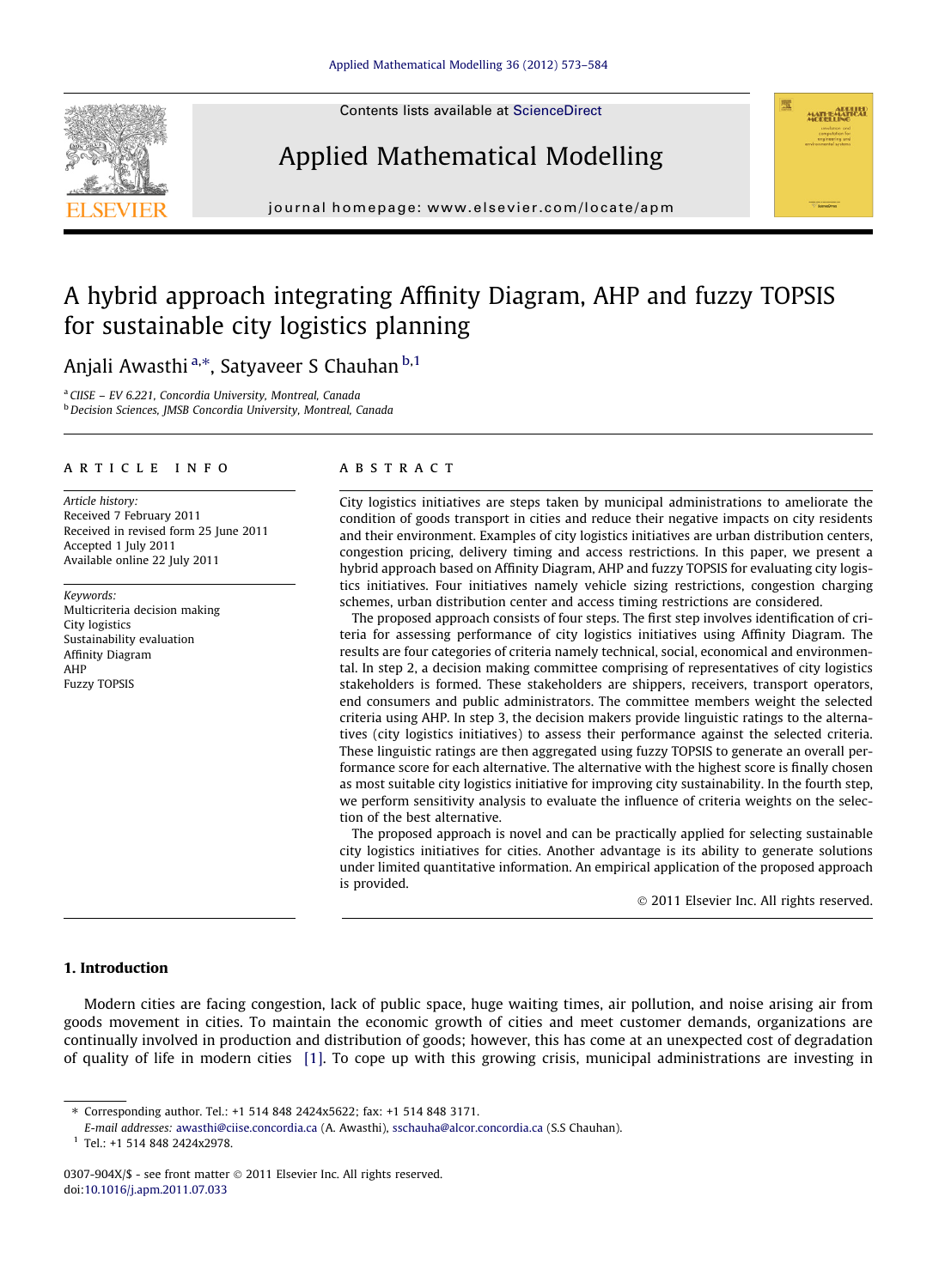

Fig. 1. City logistics stakeholders.

sustainable city logistics initiatives to ameliorate the condition of goods transport in cities and reduce their negative impacts on city residents and their environment. Examples of these initiatives are urban distribution centers, congestion pricing, delivery timing and access restrictions.

According to the Council of Logistics Management, [\[2\],](#page--1-0) ''Logistics is that part of the supply chain process that plans, implements, and controls the flow and storage of goods, services, and related information from the point of origin to the point of consumption in order to meet customer's requirements''. The logistics associated with consolidation, transportation, and distribution of goods in cities is called city logistics. From a systems point of view, city logistics consists of many subsystems involving different stakeholders namely shippers, receivers, end consumers, transport operators and public administrators (see Fig. 1). The end-consumers are residents or the people that live and work in the metropolitan areas. Shippers (wholesalers) supply good to the receivers (retailers, shopkeepers) through transport operators (or carriers). Administrators represent the government or transport authorities whose objective is to resolve conflict between city logistics actors, while facilitating sustainable development of urban areas.

In recent years, several studies have been conducted by researchers on city logistics planning and evaluation. Munuzuri et al. [\[3\]](#page--1-0) presents a compilation of solutions that can be implemented by local administrations in order to improve freight deliveries in urban environments. Visser et al. [\[4\]](#page--1-0) present a classification of public, private and public-private measures related to urban freight. The COST 321 Action [\[5\]](#page--1-0) report categorizes urban freight transport measures as promising and less promising measures based on experts survey. Dablanc [\[6\]](#page--1-0) brings forth difficulties in implementing logistical measures in European cities and proposes consideration of stakeholder involvement and interests in devising new policies and regulations. A detailed study of modeling approaches for evaluating and planning city logistics measures can be found in Taniguchi et al. [\[7\]](#page--1-0) and Crainic et al. [\[8\].](#page--1-0)

The existing studies on city logistics planning can be mainly classified into (a) survey based approaches, (b) simulation based approaches, (c) multicriteria decision making based approaches, (d) heuristics based approaches and (e) cost-benefit analysis based approaches. Allen et al. [\[9\]](#page--1-0) conducted group discussions with companies to analyze the potential impacts of sustainable distribution measures in UK urban areas. Esser and Kurte [\[10\]](#page--1-0) use empirical data from customer survey to analyze the impact of B2C e-commerce on transport in urban areas in Germany. Anderson et al. [\[11\]](#page--1-0) conduct a survey study to investigate the operational, financial and environmental effects of city logistics policy measures. Thompson and Hassall [\[12\]](#page--1-0) use ratings scores for evaluating urban freight projects. Patier and Alligier [\[13\]](#page--1-0) use Delphi study and Structural Equation Modeling to assess the current and future effects of online retailing on city logistics in France. Quak et al. [\[14\]](#page--1-0) use case studies of 14 Dutch organizations to investigate the impact of governmental time-window pressure on retailers' logistical concepts and the consequential financial and environmental distribution performance.

Studies on simulation based approaches involve simulation of urban freight over the road networks to assess their impacts. Barceló and Grzybowska [\[15\]](#page--1-0) combine vehicle routing models and microscopic traffic simulation to model and evaluate city logistics applications. Taniguchi and Tamagawa [\[16\]](#page--1-0) proposed a simulation based approach for evaluating city logistics measures considering the behavior of several stakeholders. Yamada and Taniguchi [\[17\]](#page--1-0) use bilevel optimization model for representing the behavior of stakeholders associated with urban goods delivery. Taniguchi and Van Der Heijden [\[18\]](#page--1-0) present a methodology for evaluating city logistics initiatives using a dynamic traffic simulation with optimal routing and scheduling. Awasthi and Proth [\[19\]](#page--1-0) propose a system dynamics based approach for city logistics decision making. Segalou et al. [\[20\]](#page--1-0) propose a traffic simulation model for environmental impact assessment of urban goods movement. Marquez and Salim [\[21\]](#page--1-0) use scenario analysis to investigate the sensitivity of urban freight patterns to various greenhouse gas abatement policy measures.